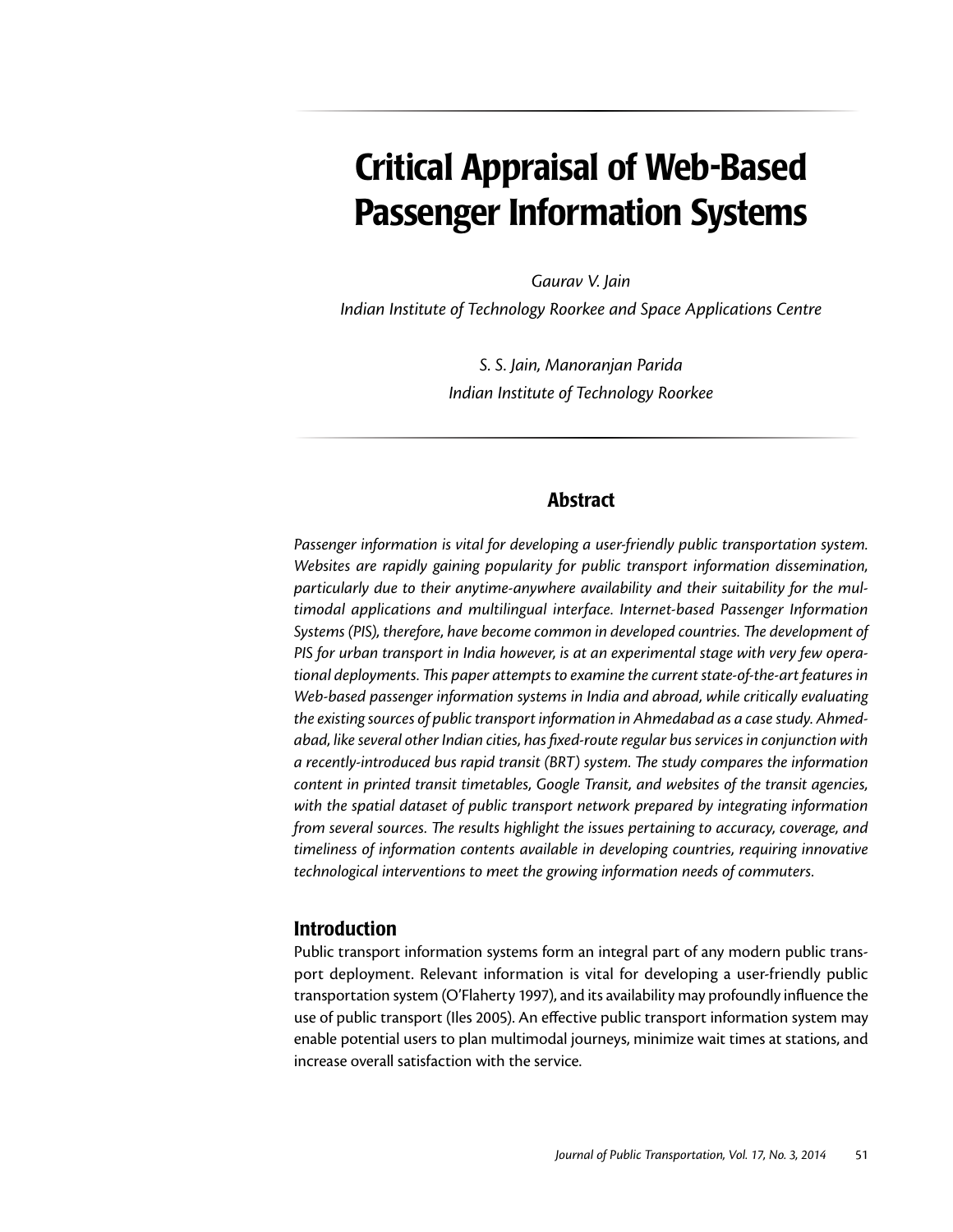The information regarding the schedules and routes of public transport services is mostly fragmented and scattered across various sources (Zografos et al. 2009), which not only inconveniences the transit users but also discourages modal shift from private to public transport modes. Printed transit timetables, occasionally with network maps, are published by public transport operators and are the most commonly-available form of information at the disposal of transit users. However, difficulty in understanding such timetables, due to very large information content, limited circulation, and slow process of updates, have become a barrier in the use of such information (Bae 1995). Cain (2007) investigated the extent to which the lack of ability to use printed transit information materials correctly for trip planning may be a hindrance to transit use. The study concluded that only 52.5 percent of transit users were able to plan their journeys correctly using printed information. The problem is further compounded when multimodal trips are to be planned (Caulfield 2007; Tam and Lam 2005).

Telematics-based public transport information systems, therefore, may complement the conventional media, such as timetables and network maps, by providing reliable and near real-time data. Websites are rapidly gaining popularity among passengers, particularly due to their anytime-anywhere availability and their suitability for multimodal applications and multilingual interface. Web-based Passenger Information Systems (PIS) are userfriendly, easily accessible, and timely and have proved to be advantageous in both pre-trip and en-route information (Infopolis Consortium Inc. 1998; TRB 2003b).

India's National Urban Transport Policy (Ministry of Urban Development 2006) contemplates the establishment of a multimodal public transport system providing seamless travel across different modes in Indian cities. To combat the conventional "service for the poor" image, the policy has placed significant emphasis on modernization of urban transport infrastructure, improved passenger information systems, and use of intelligent transport systems for monitoring and control, apart from several other recommendations. The last decade alone witnessed introduction of bus rapid transit (BRT) systems, complementing the existing regular bus services in several Indian cities. A PIS has been identified as an important component of a range of Intelligent Transport Systems (ITS) contemplated as part of BRT projects, and thereby in-terminal and on-board PIS have been deployed. However, given the increasing requirement for multimodal travel, Webbased PIS also have become essential.

This paper attempts to review the current state-of-the-art features in Web-based PIS in India and abroad, while critically evaluating existing sources of public transport information in Ahmedabad city of Gujarat as a case study. The second section reviews studies on design and development of Web-based PIS, mostly in developed countries, along with the studies intended for evaluating such PIS implementations. The third section elaborates on experimental as well as operational PIS in India, and the fourth section identifies and critically examines various sources of public transport information in Ahmedabad. The final section presents conclusions and identifies issues to be addressed in Indian cities for an effective Web-based PIS.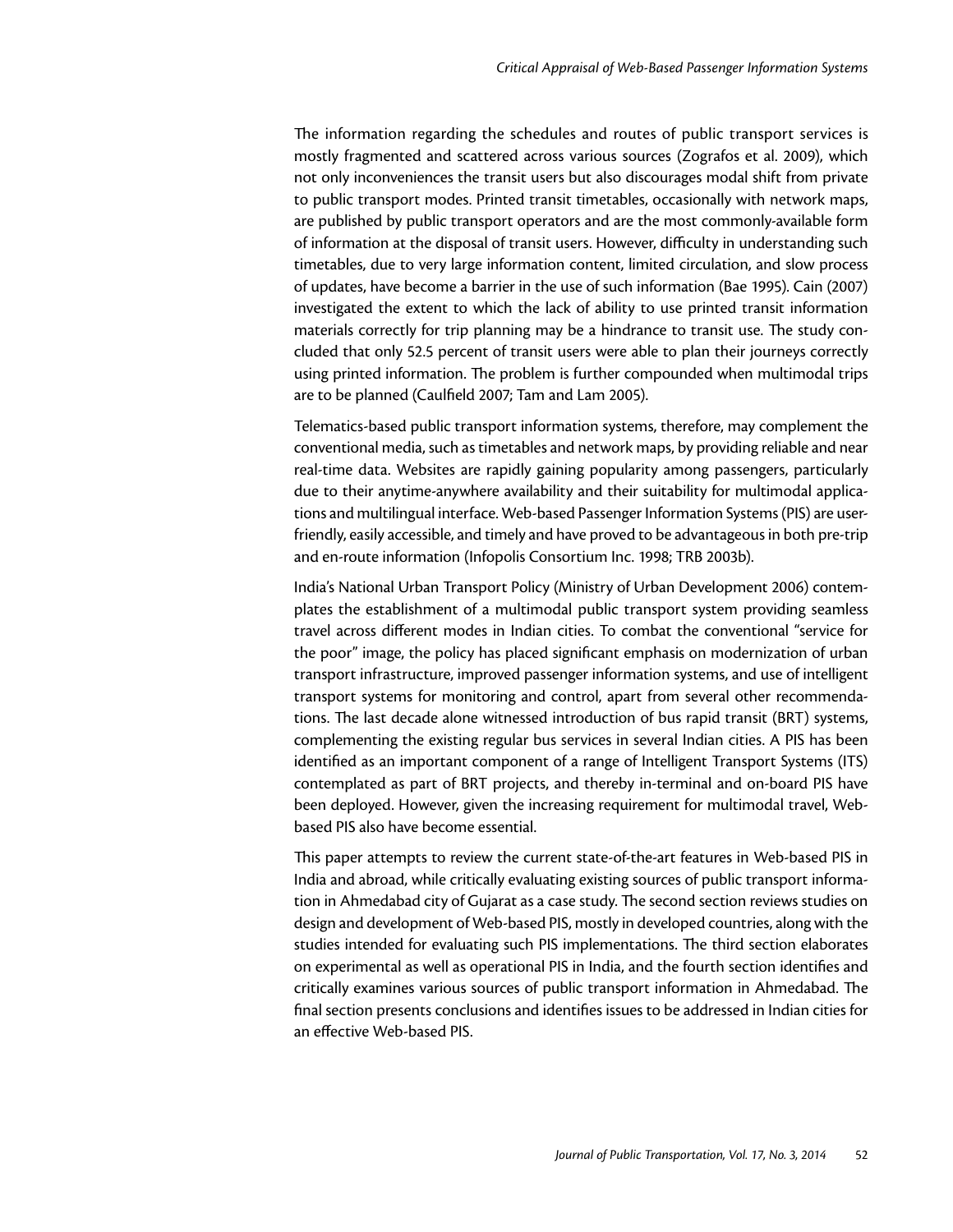# Web-Based PIS: Global Scenario

Casey et al. (2000) identified three categories of transit information, each with a unique set of information and different preferred modes of information dissemination: (1) pretrip information, (2) in-terminal or way-side information, and (3) on-board information. Pre-trip information, which includes general service information, itinerary planning, realtime information, and multimodal traveler information, is required prior to commencement of the journey. Caulfield (2007) concludes that websites are found to be particularly useful for meeting information requirements at the pre-trip planning stage.

The integration of transit information with spatial information has benefited immensely from the developments in Internet Geographical Information Systems (GIS). Peng and Huang (2000) discussed the taxonomy of Web-based transit information systems and observed that most transit websites provided Web-browsing and text-search capabilities with static graphic links to transit networks but lacked Internet GIS capabilities. They proposed a three-tier architecture comprising a Web browser, a Web server, and an application server composed of a map server, a network analysis server, and a database server. The proposed transit information system based on Internet-GIS with an interactive map interface provided information on transit routes, schedules, and trip itinerary planning. Cherry et al. (2006) emphasized the need for map-based input of trip origin and destination in transit trip planners apart from manually entering the text and selecting a landmark from a drop-down box. They developed a prototype of an itinerary planner using an ArcIMS for the Sun Tran bus network in Tucson, Arizona, with an interactive map to point and click on a location for the origin and destination. Gou (2011) confirmed that a schematic transit map indeed affects the path choices of transit users in London Underground subway.

Web-based PIS have been found advantageous in situations where multiple modes and multiple agencies are involved. Zografos and Androutsopoulos (2008) proposed a multimodal PIS called ENOSIS for urban and interurban trips, particularly to provide information on intermediate transfers between systems with different modes and geographic coverage. It provided an interface to external information systems for receiving real-time alerts from transit service providers, which are communicated to users by the Travel Life Cycle Manager (TLCM) that tracks a trip during its life cycle for a given trip itinerary. The primary issue involving multimodal transport information is the involvement of multiple agencies. Jung et al. (2001) proposed architecture for an Intelligent Transport Support System (ITSS) for acquisition, integration, and dissemination of information over the Internet from multiple information sources. Wang and Kampke (2006) emphasized the need for a decentralized traveler information system ensuring privacy and control on the data held by multiple transit service providers. Peng and Kim (2008) addressed the problems encountered by commuters when the journey involves more than one transit agency, which causes problems involving interoperability and data exchange across transit agencies. They proposed XML-based Advanced Traveler Information System (ATIS) standards for data exchange across multiple agencies. The system, however, requires commitment of transit service providers in implementing such standards while designing PIS.

Transit information can be of a static nature, such as route maps, schedules, and fares, which are updated only once in a while, or it may be dynamic, such as route delays and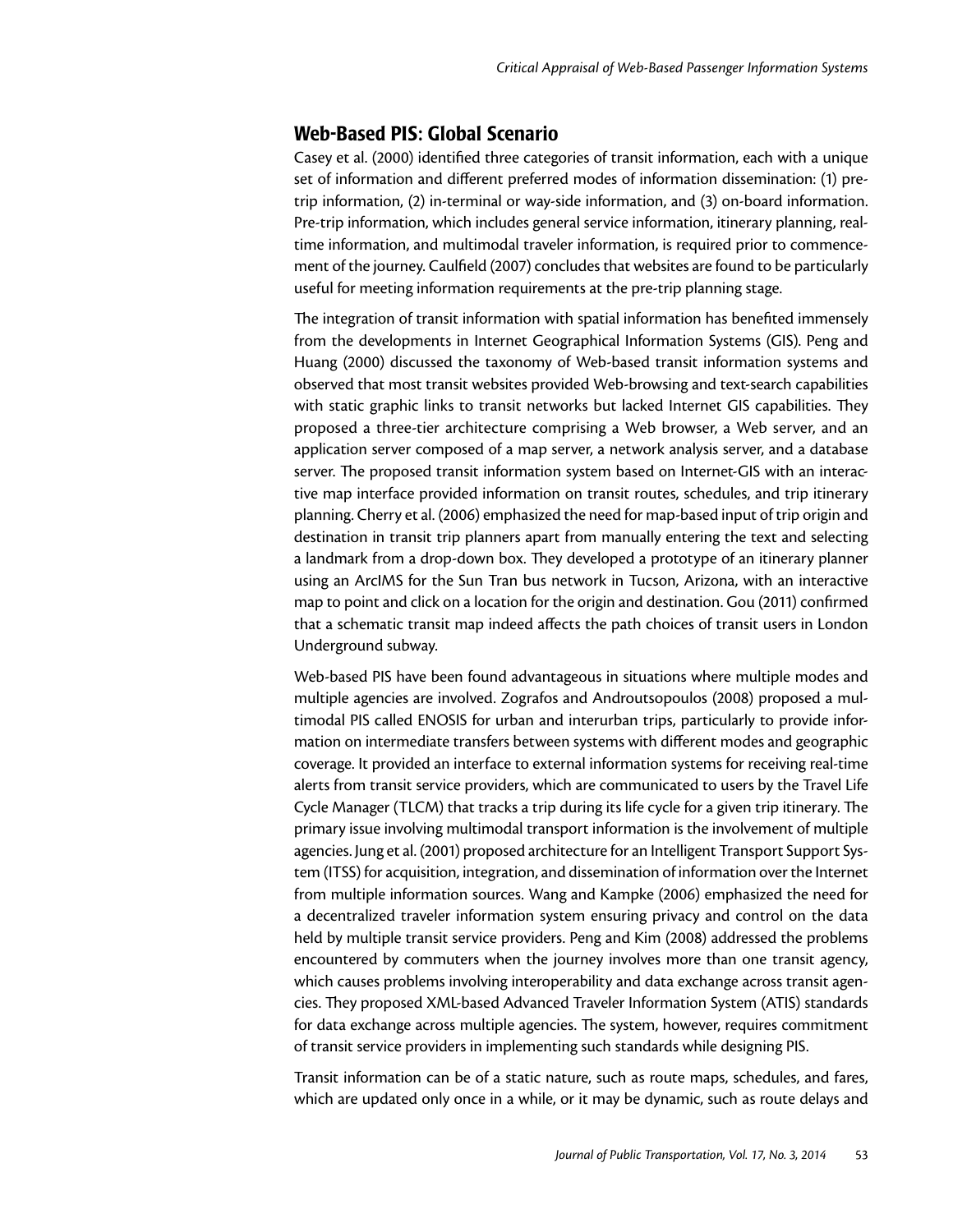real-time arrival estimates that are continuously updated (Casey et al. 2000). In recent years, the incorporation of Automatic Vehicle Location (AVL) technologies in public transport systems has resulted in an increase in real-time passenger information systems. The Transportation Research Board (2003a) notes that 88 transit agencies in the United States had operational AVL systems, and 142 were planning such systems by the end of year 2000. GPS has emerged as a common positioning technology owing to low infrastructure cost, easy deployment, and reasonably high level of accuracy. Although real-time passenger information is largely offered at wayside or in-terminal stages, transit websites are increasingly being used for the purpose. Peng and Huang (2000) conceptualized an interface for displaying bus locations using AVL data. Hiinnikainen et al. (2001) proposed architecture for a PIS for public transport services, which, in addition to other features, also incorporated real-time information dissemination to the personal mobile terminals using the telecommunication network. TRB (2003a) provided an exhaustive review of various aspects of real-time bus arrival information systems, including case studies of Regional Transportation District, Denver; King County Metro, Seattle; Tri-County Metropolitan Transportation District of Oregon, Portland; San Luis Obispo Transit; Acadia National Park—Island Explorer Bus System; and London Bus Services Limited. Websites are also useful in providing additional information necessary for making the trip, fulfilling the very purpose for which the trips are made. Watkins et al. (2010) developed a search tool for local restaurants, shopping, parks and other amenities based on transit availability from the user's origin. Farag and Lyons (2012) agree that public transport information should be marketed simultaneously with public transport use.

The proliferation of Web-based PIS in several cities across the globe has enthused researchers in evaluating the performance of such deployments. Quantification of the benefits of Web-based PIS, such as an increase in transit ridership and improvement in user ability to use transit systems, is difficult, and often subjective. Eriksson et al. (2007) developed an evaluation tool based on an E-S-QUAL scale to assess the quality of public transport information on the Internet. The study analysed 58 responses to a questionnaire to quantify the quality of websites. Grotenhuis et al. (2007) studied the quality of integrated multimodal travel information in public transport and its role in time and effort savings of the customers. Politis et al. (2010) evaluated real-time bus passenger information system from the user point of view in Thessaloniki, Greece. Cheng (2011) investigated passenger perceptions of electronic service quality (e-SQ) delivery through the Taiwan High Speed Rail's (THSR) website to examine the quality of transportation information as well as website services.

Websites have become a common medium of information dissemination for transit agencies in developed countries, resulting in a large number of operational Web-based transit information systems. The Infopolis-2 (1998) project prepared an inventory of more than 300 websites of public transit service providers in Europe, covering different modes such as rail, bus, metro, tram, ferry, and coach, and with varying functionalities. It further adds that out of 27 websites that responded to their survey, nine supported more than three transit modes. Casey (1999) identified that 163 transit agencies in the U.S. that already had or planned to implement an automated traveler information system. Radin et al. (2002) investigated transit trip planners provided by 30 public transport service providers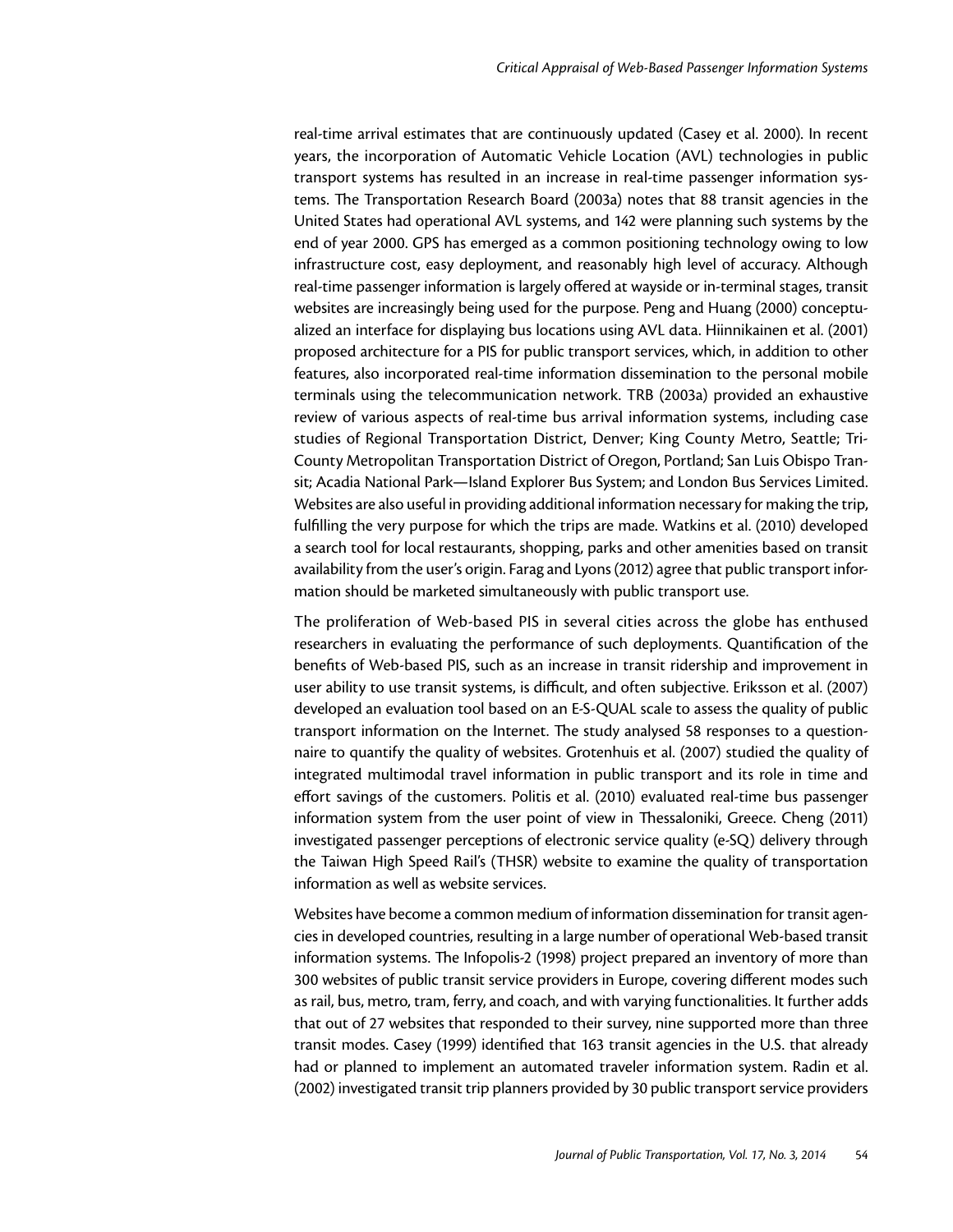in the U.S., detailing the inputs, outputs, and advanced features such as multimodal and multilingual support, offered by these agencies.

Transport Direct, a multimodal journey planner for Britain (England, Wales, and Scotland), which became operational in December 2004, offers national journey planning across all modes (Maher 2008). The journey plans returned by Transport Direct are actually composite plans formed via queries to several different regional journey planners, some of which are created and maintained by third-party organizations. Journey plan responses are received in form of JourneyWeb XML standard, an XML protocol allowing the exchange of journey planning queries and answers (DfT 2013). Traveline Travel Services (2010) in the UK, BayernInfo (2013) in Germany, Kings Metro Transit Service (King County 2013) in Seattle, Bay Area Rapid Transit (San Francisco Bay Area Rapid Transport District 2013), and 511 (Metropolitan Transportation Commission 2013) in the San Francisco Bay Area are few other successful deployments of Web-based PIS. In recent years, Google Transit (Google Maps–Transit 2013), supported by its very-high-resolution satellite imagery and cartographic-quality maps (Google Maps 2013), has become the *de facto*  choice in providing transit information. As of December 2012, more than 500 cities all over the world have adopted Google Transit (Google Maps–Transit 2013).

Web-based PIS have evolved over the past decade with the integration of Internet GIS (Peng and Huang, 2000; Cherry et al. 2006) to multimodal (Zografos and Androutsopoulos 2008) and multiagency systems (Wang and Kampke 2006, Peng and Kim 2008). The information content also has advanced from simple static information to real-time information (Peng and Huang 2000, Hiinnikainen et al 2001) and further integration with information regarding the purpose of trip (Watkins et al. 2010). MacDonald et al. (2006) claim that despite tremendous growth in traffic and traveler information services in the past decade, issues pertaining to information accuracy and reliability, multimodal support, timeliness of information, delivery of information, and service continuity across national borders present opportunities for future research in Europe. Similar concerns were raised by the Transportation Research Board (TRB 2003b) for transit information systems in the U.S. The quality of data used by traveler information systems needs to be improved with respect to level of detail, coverage, accuracy, and maintenance. Traveler information from multiple sources, including information on traffic and travel time, needs to be integrated, with the aim of providing more customer-focused and personalized information along with the real-time information.

## PIS in India

The development of PIS for urban transport in India is at an experimental stage with very few operational deployments, as discussed herein.

### *Experimental Systems*

Reddy (2002) developed an intelligent transport system in a GIS environment and proposed an ATIS for Hyderabad. The system was developed on ESRI's ArcView software and provided detailed transport- and tourist-related information. Ballaji et al. (2003) proposed a public transport information system for Chennai city using ESRI's ArcView software. Yoganand (2004) proposed a multimodal ATIS for Delhi Metro using ESRI's MapControl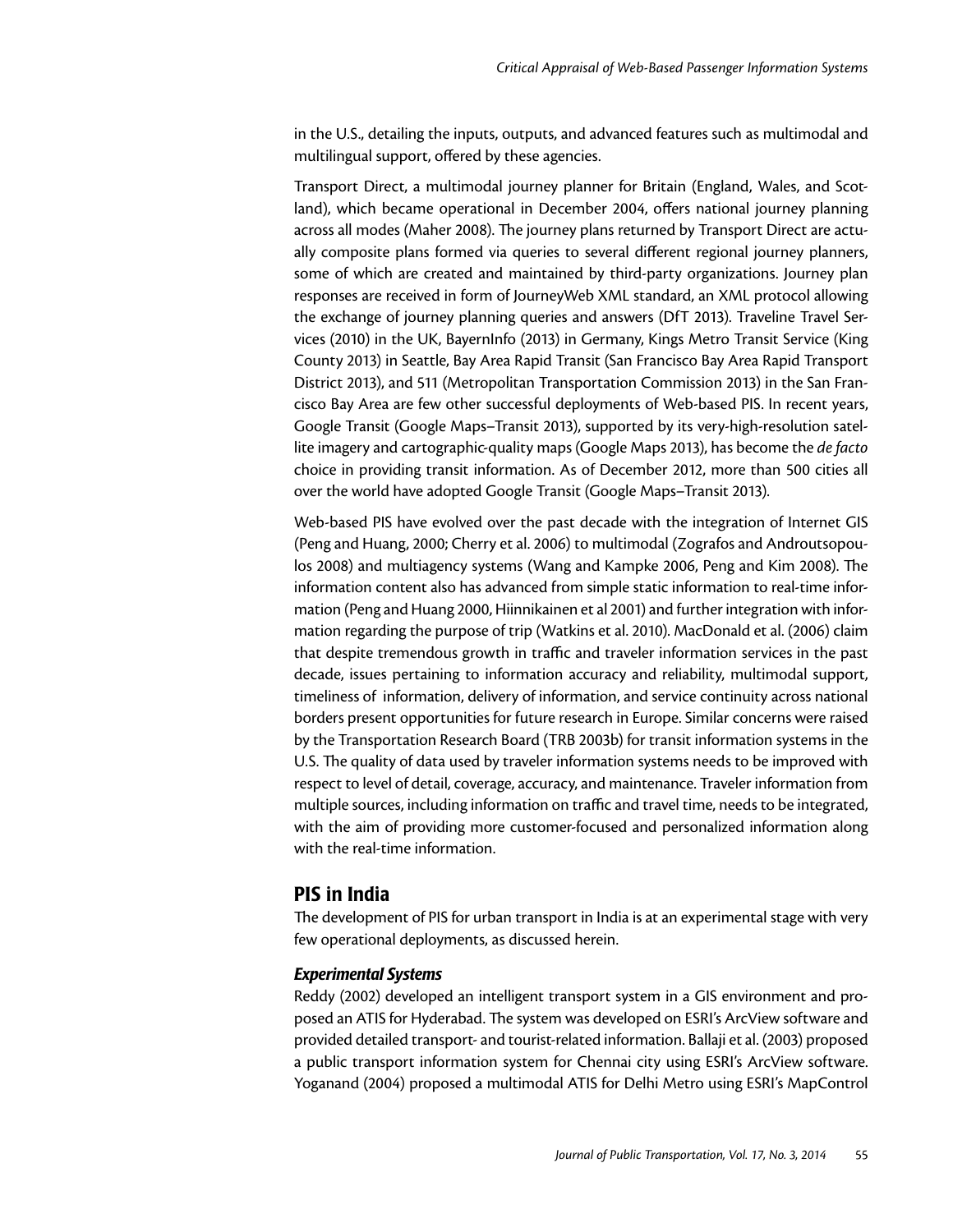in Visual Basic. The application provided information about transport facilities in Delhi in addition to enabling the shortest path computation between given locations based on road length. A Web-based system was also developed using HTML and JavaScript with basic features such as pan, zoom, identify, and attribute search. Singh (2007) proposed a three-tier client-server architecture for an ATIS for developing countries for pre-trip information dissemination and also proposed design guidelines pertaining to organization and management of data used for information dissemination. Kasturia and Verma (2010) developed a multi-objective transit PIS for the regular bus service in Thane city using TransCAD.

#### *Operational Systems*

PIS has been planned as a part of BRT projects in several cities in India. Delhi deployed a Web-based PIS, developed by Delhi Integrated Multi Modal Transit System Ltd. (DIMTS 2010), which enabled passengers to track buses (both AC and non-AC) on BRT routes in Delhi. It provided route-wise expected arrival time of buses while displaying the location of buses on Google Maps. In Bangalore, the private firm MapUnity (2013) developed a traffic information system in collaboration with Bangalore Traffic Police and a private mobile service provider. It has also developed Urban Transport Information Systems for a number of other Indian cities, such as Bangalore, Chennai, Hyderabad, and Delhi. This system uses several types of input, such as teledensity data from a mobile telecom tower network, video images from police cameras, and location-tracking of buses and taxis, to create real-time knowledge of traffic conditions in the cities. These are made available through the mobile telecom network to city residents and are also accessible online. The website also offers determination of route between user-specified origin and destination stations for regular bus services.

Google Transit (2013) has identified nine Indian cities—Delhi, Bangalore, Hyderabad, Mumbai, Chennai, Ahmedabad, Pune, Kolkata, and Thane—to publish transit information online providing transit routes between an origin-destination pair. In a similar initiative, the Indian Bus Route Mapping Project (2013) has developed a transit trip planner for Chennai city using map data from OpenStreetMaps and a collaborative effort in mapping public transport network of the city. The efforts in development of Web-based PIS have gained momentum in Indian cities in recent years. The information content in such websites, however, presents challenges pertaining to reliability and completeness, which needs to be reviewed to improve customer acceptance.

# Public Transport Information in Ahmedabad

To assess the quality of passenger information available in Indian cities, Ahmedabad has been selected as a case study for detailed analysis. The city is the fifth largest city in India, as per Census of India 2011, and operates regular fixed-route bus service in conjunction with BRT service, thereby representing the public transportation systems of most of the metropolitan cities in India. The BRT service in Ahmedabad has been widely acclaimed in India and abroad (AMC 2013) and is being considered as a model for other Indian cities as well. Furthermore, as the city is also covered by Google Transit, Ahmedabad offers the most appropriate case study for analyzing the quality of passenger information in Indian cities.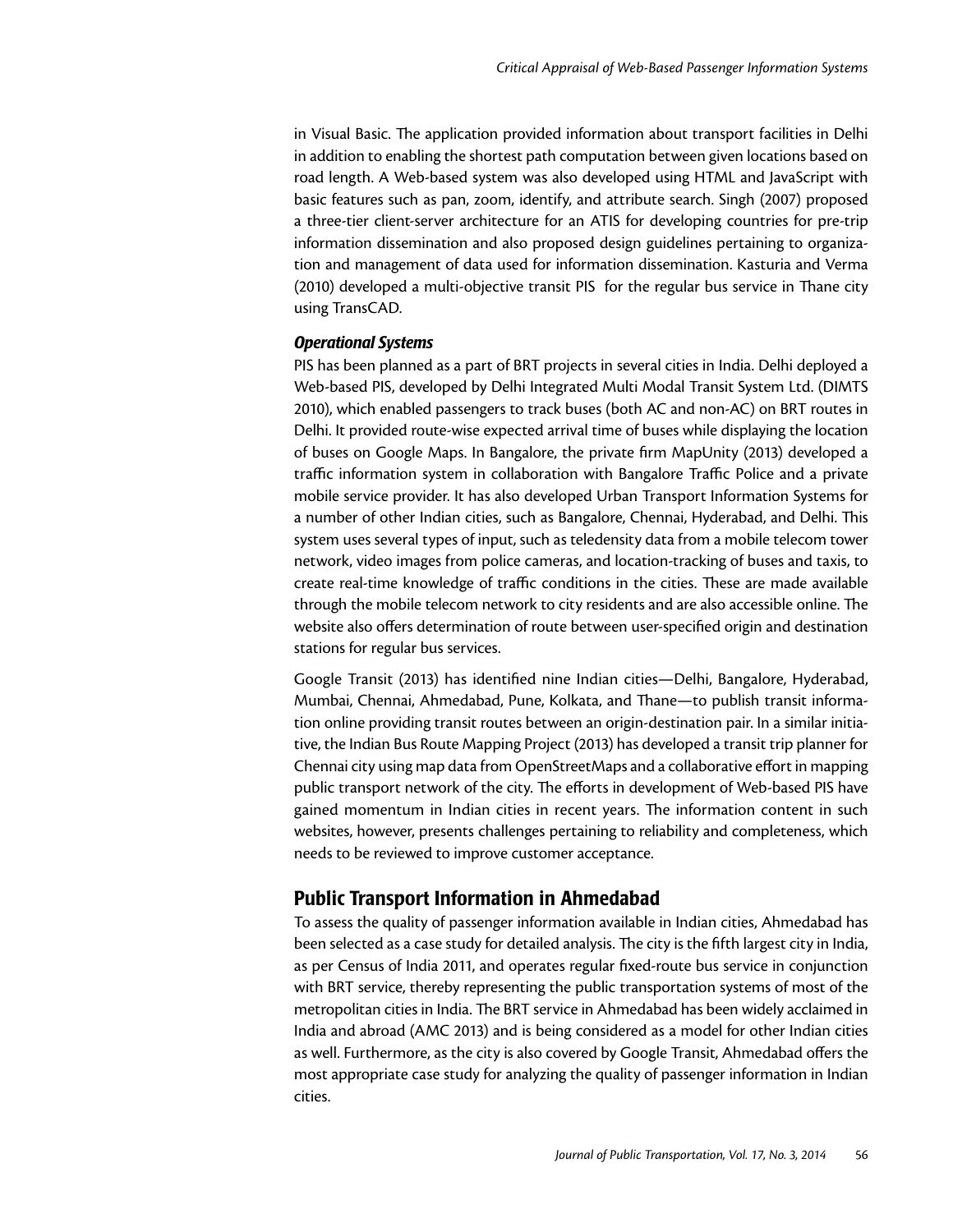Ahmedabad is the largest city of the state of Gujarat, located in the western part of India. The population of Ahmedabad Municipal Corporation, which was 3,520,085 in 2001, has already surpassed the 50 million mark, per provisional estimates released by Census of India 2011. The city is an established manufacturing hub and a center of trade and commerce. The public transport demand of the city is serviced by regular fixed-route bus services operated by Ahmedabad Municipal Transport Service (AMTS) and BRT service operated by Ahmedabad Janmarg Ltd. (AJL). AMTS operates more than 150 routes in Ahmedabad, covering nearly 500 km road length. BRT, which was introduced in the city in December 2009, is currently operational on 10 lines, with more than 100 BRT stops.

The public transit information in Ahmedabad is fragmented and scattered, which inconveniences transit users in planning multimodal journeys. The information regarding AMTS can be obtained from printed transit timetables and Google Transit. The printed transit timetables published by AMTS provide general service information, including a list of routes and major stops and a schedule of departure from origin stop. An updated list of routes and a text-based transit trip planner have also been provided on the website (AMTS 2013). Transit timetables are published in the native language, Gujarati. Google Transit, on the other hand, provides a map-based itinerary planner for AMTS-operated bus service. The information source for BRT is primarily its website (AMC 2013) and the in-terminal passenger information system. The website provides general service information, including routes, timetables, and stops, and the terminals provide transit network maps and real-time information on bus arrivals.

The quality of information with respect to level of detail, coverage, accuracy, and maintenance has been recognized as an important aspect for the success of Web-based PIS (TRB 2003b). To assess the quality of spatial and non-spatial contents of existing sources of information, a reference set of data was first prepared. The road network of Ahmedabad was mapped at 1:10,000 scale using Indian remote sensing data acquired by a Cartosat-1 PAN sensor fused with IRS P6 LISS-IV multispectral data. The spatial data of the bus stops of AMTS were created by integrating information from multiple sources such as printed timetables, Google Maps, published city atlases and guide-maps, and GPS. The bus routes were mapped based on the sequence of stops listed in the printed timetable of AMTS, and BRT stop locations were obtained from the website of Ahmedabad BRT and handheld GPS. Thus, a reference transport network dataset of the study area comprising all roads as links and the end-points of such links as nodes, including the stops of AMTS and BRT, was prepared for the assessment of quality of passenger transport information in Ahmedabad.

#### *AMTS Printed Transit Timetables*

The printed transit timetables published by AMTS include 1,025 bus stops out of the 1,533 bus stops identified and mapped on the reference transport network of the study area. The stops were compared with the actual number of bus stops marked on the reference transport network. It was observed that only 40 percent of the bus stops were listed in any given route, thereby providing incomplete transit information to the users, as shown in Figure 1. It is evident that as many as 50 percent of the bus routes have more than 50 bus stops. Incorporation of all bus stops in printed timetables along with their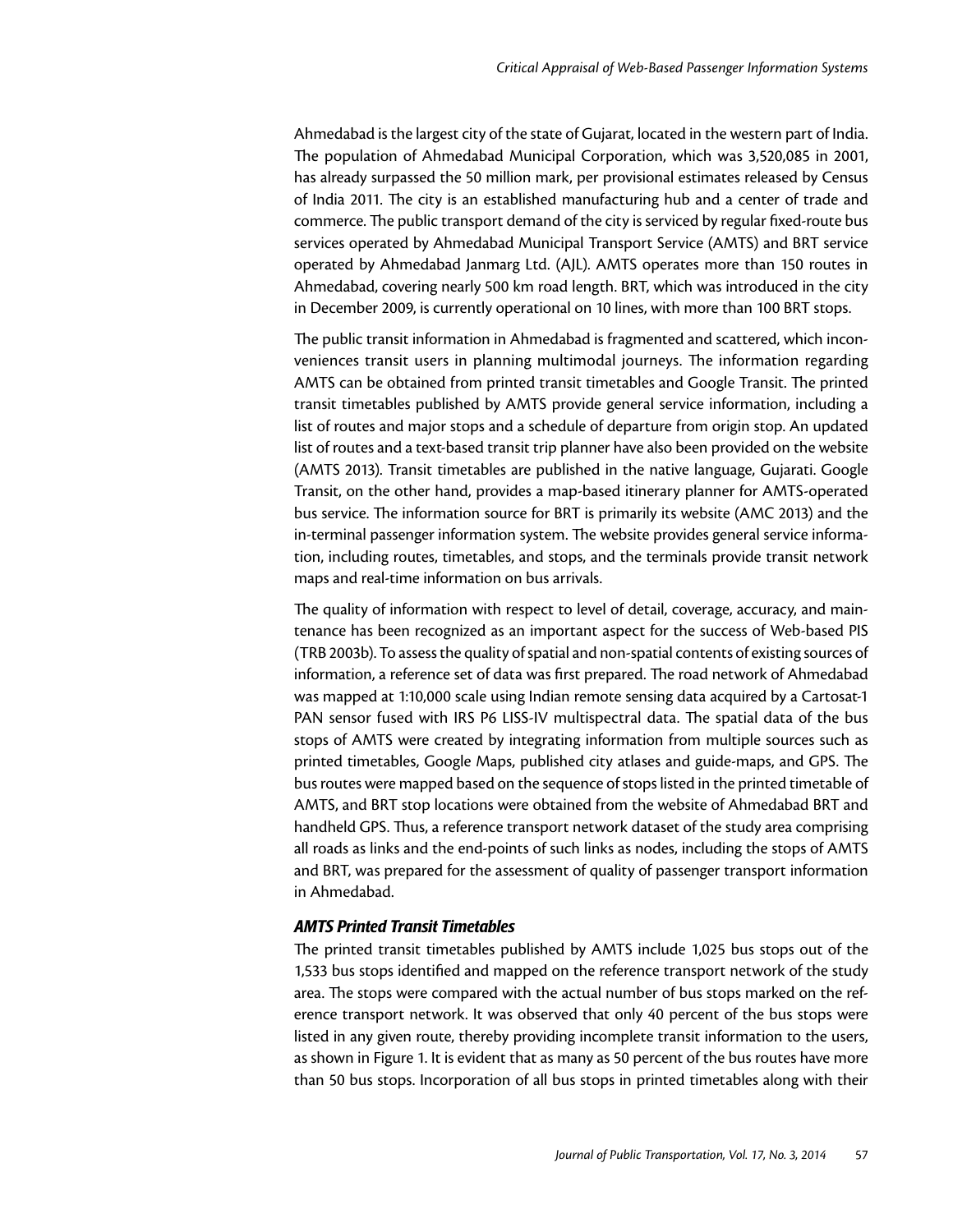corresponding schedules will result in large booklets, which will not be handy for customers. Moreover, the production costs of such large timetables will rise, thereby making them unviable for distribution at the nominal fees being charged at present.



The inclusion of only selected bus stops may prove to be hindrance to trip planning if commuters are not aware of the bus route number beforehand. The difference in the number of routes passing through a given bus stop according to the information content of AMTS timetable and that of the reference database is shown in Figure 2. According to the AMTS timetable, only 9 bus stops are connected by more than 50 routes, while the database identifies 35 such stops. Similar observations can be made for bus stops connected by 5–10 routes, 11–20 routes, 21–30 routes, and 31–50 routes.



# FIGURE 1. Plot of actual number of AMTS bus stops vs. number

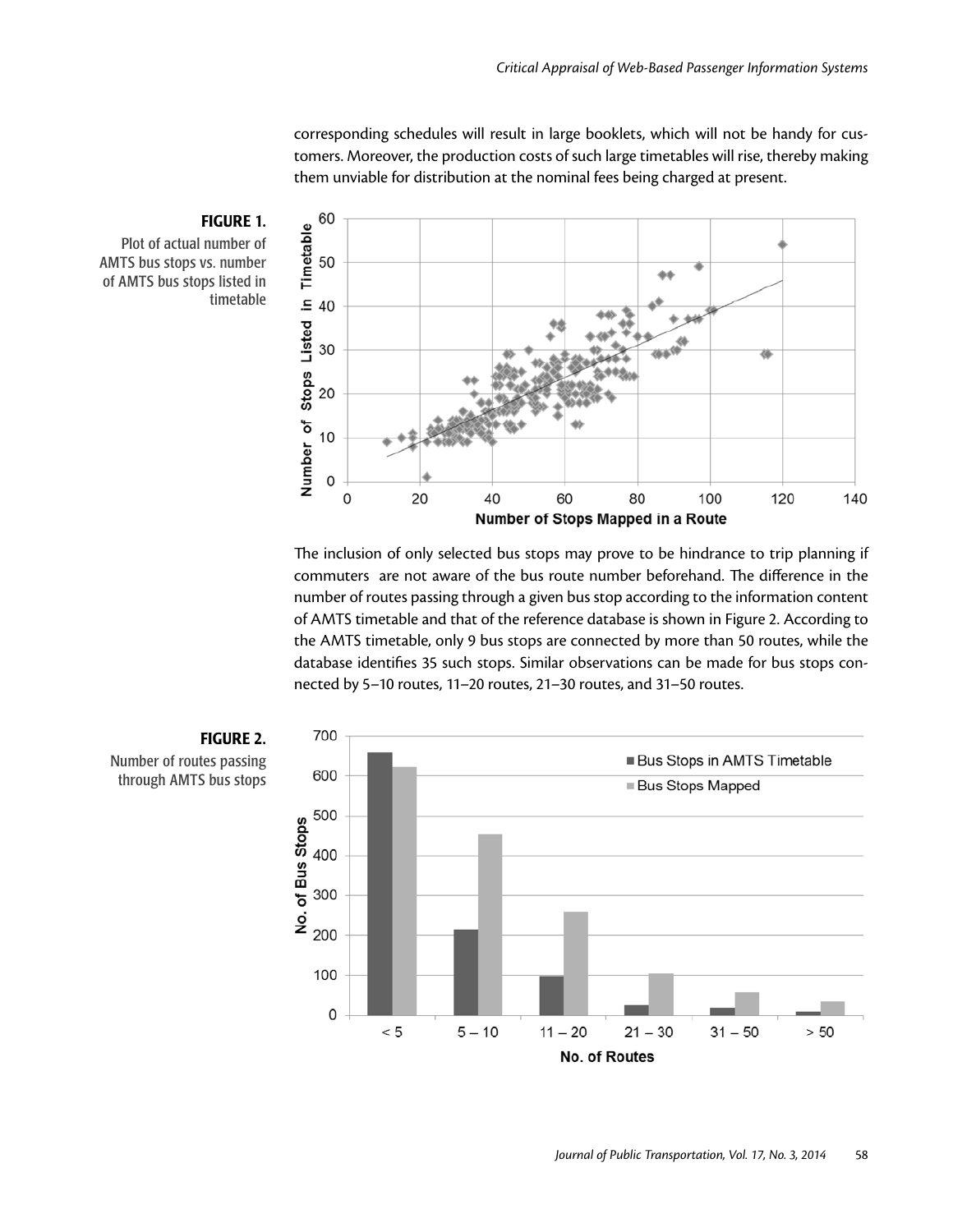To understand the update frequency of the route structure in the transit timetables, routes listed in the 2010 ATMS timetable were compared with the undated AMTS bus route status from the ATMS website. The total number of routes listed in the AMTS timetable was 189 (including shuttle routes); the number of routes in March 2012 (from the ATMS website) was 171. This does not necessarily indicate the restructuring of AMTS routes, but rather hints at changes in information content over the period, as the ATMS timetable does not list shuttle routes. It was further observed that 26 routes had undergone changes in terms of route origin or destination, 16 routes from the AMTS timetables were not included in the 2012 route information, and 35 new routes were found in the AMTS route information.

#### *AMTS Information on the Internet*

Google Transit offers a transit trip planner for AMTS-operated regular bus service in Ahmedabad. The trip planner allows users to minimize either the journey time, the walk distance, or the transfers. The origin and destination points of the itinerary can either be located on a map or can be searched from the place-tags marked by Google Map users. The path returned is displayed graphically as a line diagram and is also plotted on the map. The path information comprises the name and location of the nearest boarding and alighting bus stops, the bus route(s) name and geometry as plotted on the map, and walk connections from trip origin and destination points to the respective nearest bus stops.

The quality of information content of Google Transit's trip planner depends primarily on its database of bus stops, bus routes, and timetable. To evaluate the bus stop information in Google Transit, 10 percent of bus stops (156) were randomly selected from the reference transport network of Ahmedabad, ensuring unbiased geographical coverage. These bus stops were searched in Google Transit, first using a map-based search and then a text-based search.

The map-based search using Google Transit was able to locate 98 bus stops out of the 156 initially sampled. An additional 58 stops were selected near the locations where Google Transit stops could not be identified, thereby increasing the sample size to 156 stops on Google Transit and a total of 214 stops in the reference database. The sample of bus stops thus selected included 165 stops identified in AMTS timetable, 25 stops obtained from Google Transit, and 27 stops from published city atlases. It was observed that the names of only 22 percent of the total stops in the sample perfectly matched the names in Google Transit, including 36 stops from the AMTS timetable and 11 stops from Google Transit. The difference in the number of stops mapped using Google Transit (25) and the number of stops with matching names (11) is due to corrections made to names incorporated based upon knowledge of local language and ancillary data at the time of database creation.

The dissimilarity in the names of bus stops from multiple sources was quantified using Jaro-Winkler distance and Levenshtein distance. The Jaro-Winkler distance metric is used to measure string similarity and is particularly advantageous for detecting typographical errors in short strings such as names. Levenshtein's distance, on the other hand, measures the difference in the sequence and determines the number of single-character edits required to change one word into another. The lower the value of these metrics, the lower is the similarity between strings being compared. The results of string similarity, as shown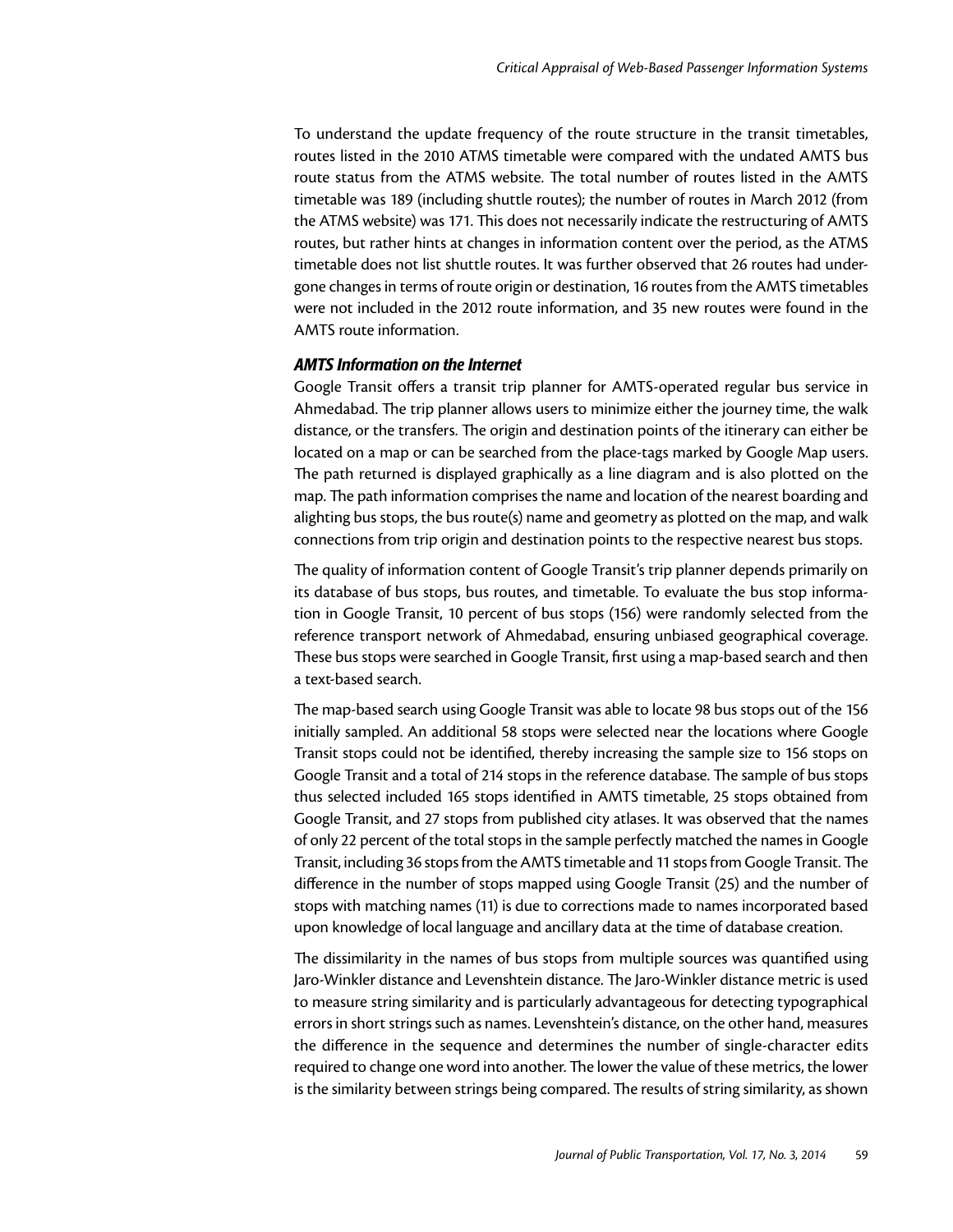in Figure 3, indicates that nearly 48 percent of stop names have a similarity score greater than 95 percent on Jaro-Winkler similarity, and 33 percent have a Levenshtein distance above 95 percent, which implies that not only conventional key-word based searches are liable to fail but also that significant effort will be necessary to rectify the errors in the database. The dissimilarities in names are due to not only typographical errors but, in several instances, semantic issues arising on account of language; for example, in Table 1, the term "temple" may be written as "mandir" in Hindi and Gujarati, giving rise to two different names, "ISKCON Temple and "ISKCON Mandir," both referring to the same place.



The text-based search was evaluated on the basis of the sample of 214 bus stops selected from reference transport network. The name of every bus stop mentioned in the reference transport database and its name in Google Transit obtained in a map-based search was entered as the origin in Google Transit's trip planner, and Lal Darwaja Bus Terminus, which is the largest bus terminal of Ahmedabad with the highest accessibility, was marked as the destination. The directions between the pair of origin and destination locations using public transport modes was computed to minimize the walking distance, which ensured that the nearest stop to the selected place-tag was located. The best path minimizing walk distance returned for each bus stop was tabulated according to the format shown in Table 1. The Node-ID (column 1) and Reference Node Name (column 2) were obtained from the reference database, the Google Transit Name (column 3) was obtained from the map-based search, and the remaining information in columns 4–9 was retrieved through the text-based search. In the example shown in the table, Node IDs 836, 2621, and 3454 indicate the correct identification of stops in both the map-based and the text-based searches, but route 44/3 for node 2621 does not exist. Nodes 278, 6148, and 6412 were identified only in the map-based searches but could not be located in the textbased searches. Node 6928 was located in the text-based search but returned a different stop than the desired stop. Nodes 6538 and 7425 could not be detected in either the text-based search or the map-based search. Node 7425 is connected by an out-city route, which appears to be outside the coverage area of Google Transit.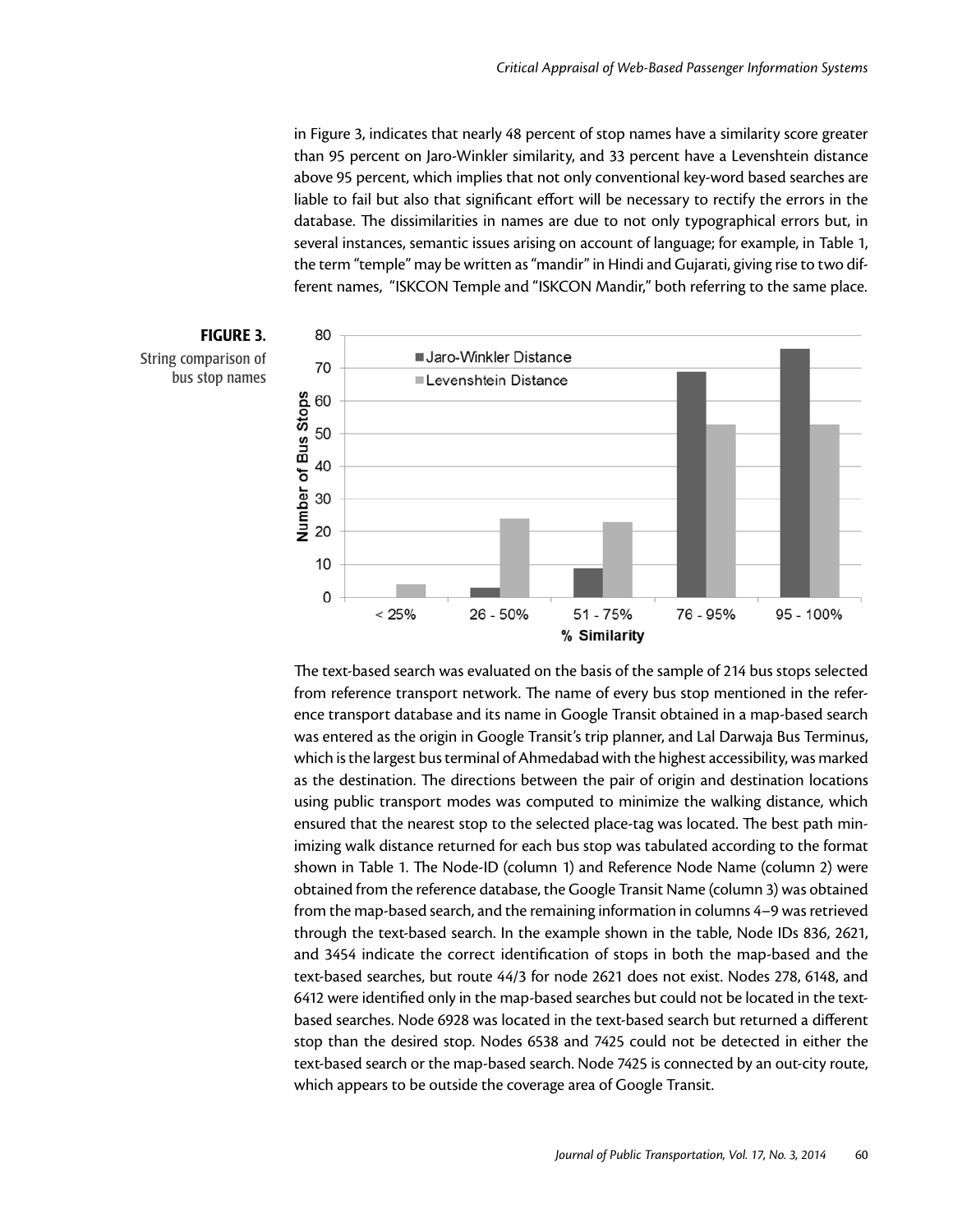| Node<br>ID | Reference<br><b>Node Name</b> | <b>Google Transit</b><br><b>Name</b> | No. of<br>Tags | <b>Closest Place- Tag Name</b>                                        | <b>Bus Stop</b><br><b>Nearest to</b><br>Tag | <b>Distance</b><br>from Tag to<br>Stop(m) | Route<br># to Lal<br>Darwaja | <b>Travel</b><br>Time<br>(min) |
|------------|-------------------------------|--------------------------------------|----------------|-----------------------------------------------------------------------|---------------------------------------------|-------------------------------------------|------------------------------|--------------------------------|
| 836        | Iskcon<br>Temple              | <b>ISKCON Mandir</b>                 | $\mathbf{1}$   | ISKCON Temple, Satellite,<br>Ahmedabad, Gujarat 380059                | <b>ISKCON</b><br>Mandir                     | 200                                       | 151                          | 63                             |
| 278        | Purushottam<br>Nagar          | Purushottam<br>Nagar                 | 4              | <b>NA</b>                                                             | <b>NA</b>                                   | <b>NA</b>                                 | NA.                          | <b>NA</b>                      |
| 2621       | Law College                   | Law College                          | 1              | Law College, Netaji Rd, Ellis Bridge,<br>Ahmedabad, Gujarat           | Law College                                 | $\mathbf 0$                               | 44/3                         | 45                             |
| 6412       | G Ward                        | Jivod                                | 0              | <b>NA</b>                                                             | <b>NA</b>                                   | <b>NA</b>                                 | NA.                          | <b>NA</b>                      |
| 6538       | Sardar Patel<br>Chowk         | <b>NA</b>                            | 252            | NA.                                                                   | <b>NA</b>                                   | <b>NA</b>                                 | NA.                          | <b>NA</b>                      |
| 6928       | Janta Nagar<br>(Odhav)        | <b>NA</b>                            |                | Odhav, Janta Nagar, Odhav,<br>Ahmedabad, Gujarat                      | Odhav<br>Approach                           | 400                                       | 143                          | 77                             |
| 3454       | Gandhi<br>Ashram              | Gandhi Ashram                        | 1              | Sabarmati Ashram, Ashram Rd, Old<br>Vadaj, Ahmedabad, Gujarat, 380027 | Gandhi<br>Ashram                            | 120                                       | 83                           | 62                             |
| 7425       | Zanu Village                  | <b>NA</b>                            | 0              | NA.                                                                   | <b>NA</b>                                   | <b>NA</b>                                 | <b>NA</b>                    | <b>NA</b>                      |

#### TABLE 1.

Evaluation Format for Keyword-based Search using Google Transit

It was observed that the text-based search was able to locate only 50 percent of bus stop names searched in the sample dataset. The average distance of these place-tags from their respective nearest bus stop in Google Transit was observed to be 294.96 m, with only 25 percent of stops being located within 100.0 meters of the place-tag. Moreover, only 27 percent of the place-tags were actually able to locate the desired bus stop. It was further observed that in nearly 82 percent of the searches, more than one place-tag was located, and most often these tags referred to locations in different localities than desired.

The route information retrieved from Google Transit for each pair of origin-destination stops in the sample was compared with the routes listed in AMTS timetable. As discussed above, of the 214 bus stops searched in Google Transit, only 107 could be located by a text-based search, and route from these stops to the Lal Darwaja Bus Terminus were determined by Google Transit's trip planner, which resulted in 54 distinct routes. In comparison with the AMTS route timetable, it was observed that only three routes had errors, and one route had temporarily been closed. It was further noticed that of the three routes, one route corresponded to the old timetable, which raises concerns about the maintenance of AMTS information on Google Transit. It is, therefore, desirable that transit websites provide information on the date of last updates.

In addition to Google Transit's trip planner, the ATMS website also provides useful information on public transport services, including a PDF file in the native language (Gujarati) containing the information on bus routes operated by AMTS. It also provides a text-based trip planner to search the route connecting a pair of origin and destination stops. The ATMS trip planner is far less effective as compared to Google Transit. The bus routes originating at the bus stops in the sample selected from the reference transport network and ending at the Lal Darwaja Bus Terminus were searched using the ATMS trip planner.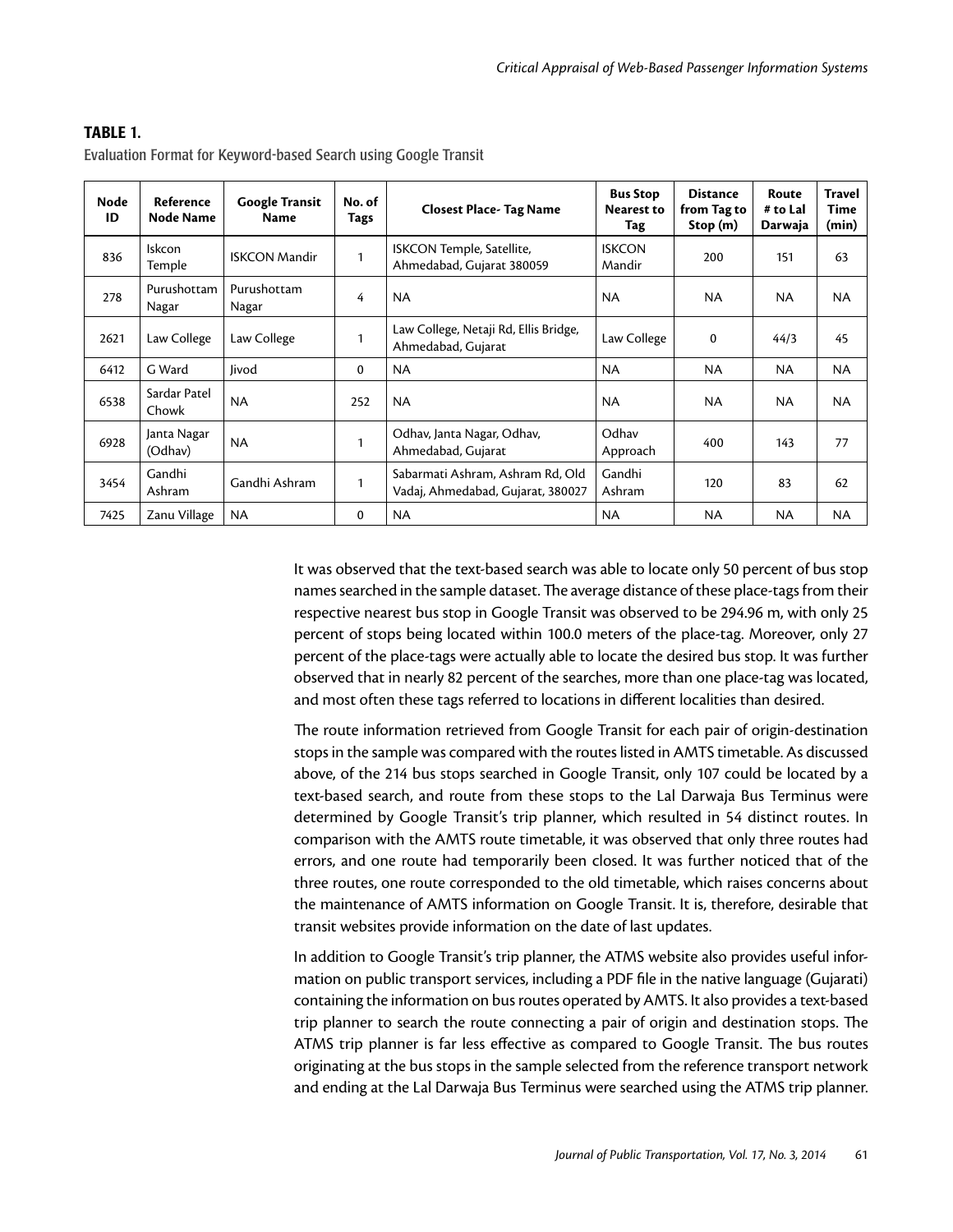It was observed that only 68 bus stops (32%) could be located by name, and routes to the Lal Darwaja Bus Terminus for only 25 stops (12%) could be retrieved in the sample of 214 bus stops. The information content of the AMTS website is, therefore, not adequate for pre-trip information.

#### *BRTS Information on the Internet*

Web-based PIS has been contemplated as a part of BRT system specifications. BRT, which was introduced in Ahmedabad in 2009, is being implemented in a phased manner. The system is, therefore, undergoing continuous changes that the website, maintained by AJL has to follow. As BRT currently operates on 10 routes with only 110 stops, the system is considerably smaller and, hence, less complex as compared to the AMTS route network.

The Ahmedabad BRT website provides information on stops, routes, fares, and schedules. BRT stops may be selected from a drop-down list, and bus lines passing through that stop are listed along with estimated arrival times of buses. While a map-based search is currently not available, the website provides Open Street Maps (OSM), which shows the location of BRT stops. Similarly, a bus line may be selected from the drop-down list and its corresponding timetable may be retrieved. Bus lines also can be plotted on OSM data. A fare calculator is available to compute fares between origin and destination stops. The website is still in the development stage, and much work needs to be done to make it more user-friendly and informative.

# Opportunities for PIS development in India

With the introduction of BRT and the efforts towards overhauling public transport in several Indian cities gaining momentum in the past decade and with government programs such as the Jawaharlal Nehru National Urban Renewal Mission, etc., requirements for multimodal information have become a necessity for the public transport users. Websites have been recognized as a preferred medium for the dissemination of such information, as global experience reflects. The responsibility for public transport in Indian cities lies with the local government, although they are more often than not dependent upon central and state governments for funding and technical support. The multi-agency involvement in public transport calls for efforts to streamline data exchange and interoperability to fulfil the requirements of multimodal information systems.

The quality of data with regard to accuracy and updating is paramount to the success of any information system. The problems regarding data quality are further compounded by the multi-lingual population in India. Ahmedabad, for example, has Gujarati as its official State language and Hindi as its official National language, but English is the common language on the Internet. It was observed that several of the errors in the names of bus stops were due to the semantics of names. As government websites are not updated frequently, the problem is further aggravated. Transit agencies, which are already constrained by both financial and human resources, require cost-effective solutions with the lowest level of skill to ensure high-quality information content delivered over the Web.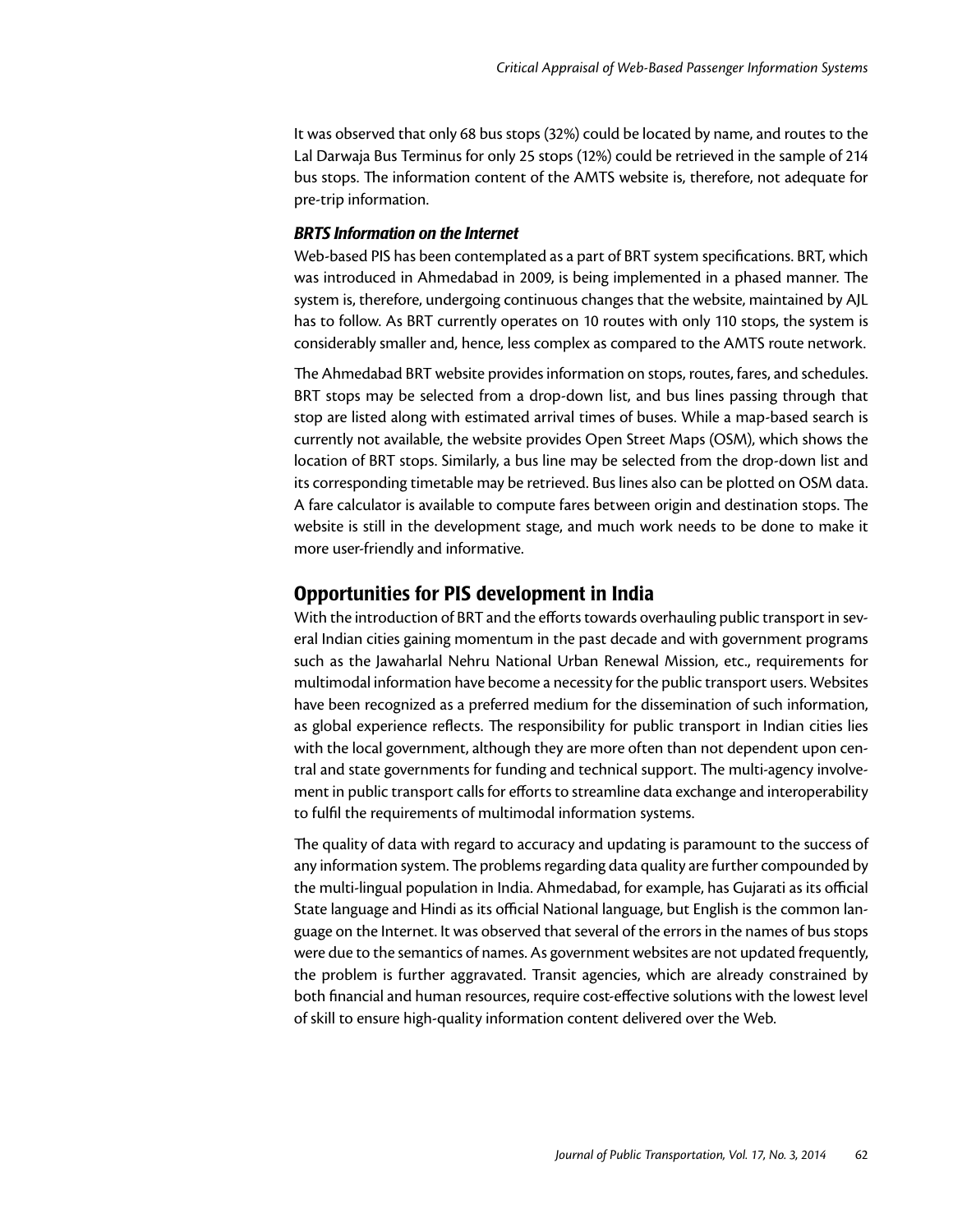## **Conclusion**

To combat the conventional "service for the poor" image, the National Urban Transport Policy (2006) emphasizes modernization of urban transport infrastructure, improved passenger information systems, and the use of intelligent transport systems for monitoring and control, apart from several other path-breaking recommendations. In the last decade, the introduction of BRT in several Indian cities has significantly altered the information needs of commuters, particularly for multimodal travel, as BRT in most Indian cities is operating in conjunction with regular bus services. In-terminal and on-board PIS have been deployed as part of BRT implementation, but Web-based multimodal information systems are yet to materialize. This paper reviewed the current state-of-the-practice in Web-based PIS in India and abroad and critically evaluated the existing sources of public transport information in Ahmedabad as a case study.

The printed transit timetables published by the public transport operators are not user-friendly, and their information content is incomplete. It was observed that only 40 percent of bus stops on a given route are listed in the transit timetables. Google Transit's trip planner is superior in terms of user-friendliness and information content when compared with the websites of public transport agencies and their printed transit timetables. The study, however, indicated that a map-based search of bus stops using Google Transit was able to locate only 62.8 percent of bus stops in a sample of 156 bus stops selected randomly from the reference public transport database of Ahmedabad. Moreover, a textbased search was able to identify only 50 percent of the stops. The study further observed that only 48 percent of the stop names have a similarity score greater than 95 percent on Jaro-Winkler similarity, and 33 percent have a Levenshtein distance above 95 percent, which implies that not only are conventional key-word based searches liable to fail, but also that significant effort will be necessary to rectify errors in the database.

Private sector initiatives such as Google Transit are continuously improving the quality of the user experience while setting high standards for service delivery. The issues pertaining to accuracy, coverage, and timeliness of the information in Google Transit highlights the necessity for proactive and continuous involvement of transit agencies in the development of Web-based PIS. Transit agencies in India need to adopt standards such as Google Transit Feed Specifications (GTFS) for transit data exchange across various stakeholders. The successful deployment of Transport Direct in the United Kingdom, which enables nationwide public transport information flows with the adoption of standards such as JourneyWeb, TransXChange, NaPTAN, and National Public Transport Gazetteer (DfT 2013), is an apt example for developing countries such as India to follow. While these standards have addressed the issues of syntactic heterogeneity, ontologies are increasingly being considered for attaining the semantic heterogeneity in information exchange (Billen et al. 2011). Service providers and technology providers will need to work in tandem to ensure the availability of high-quality data for dependable PIS for users of public transport in developing countries.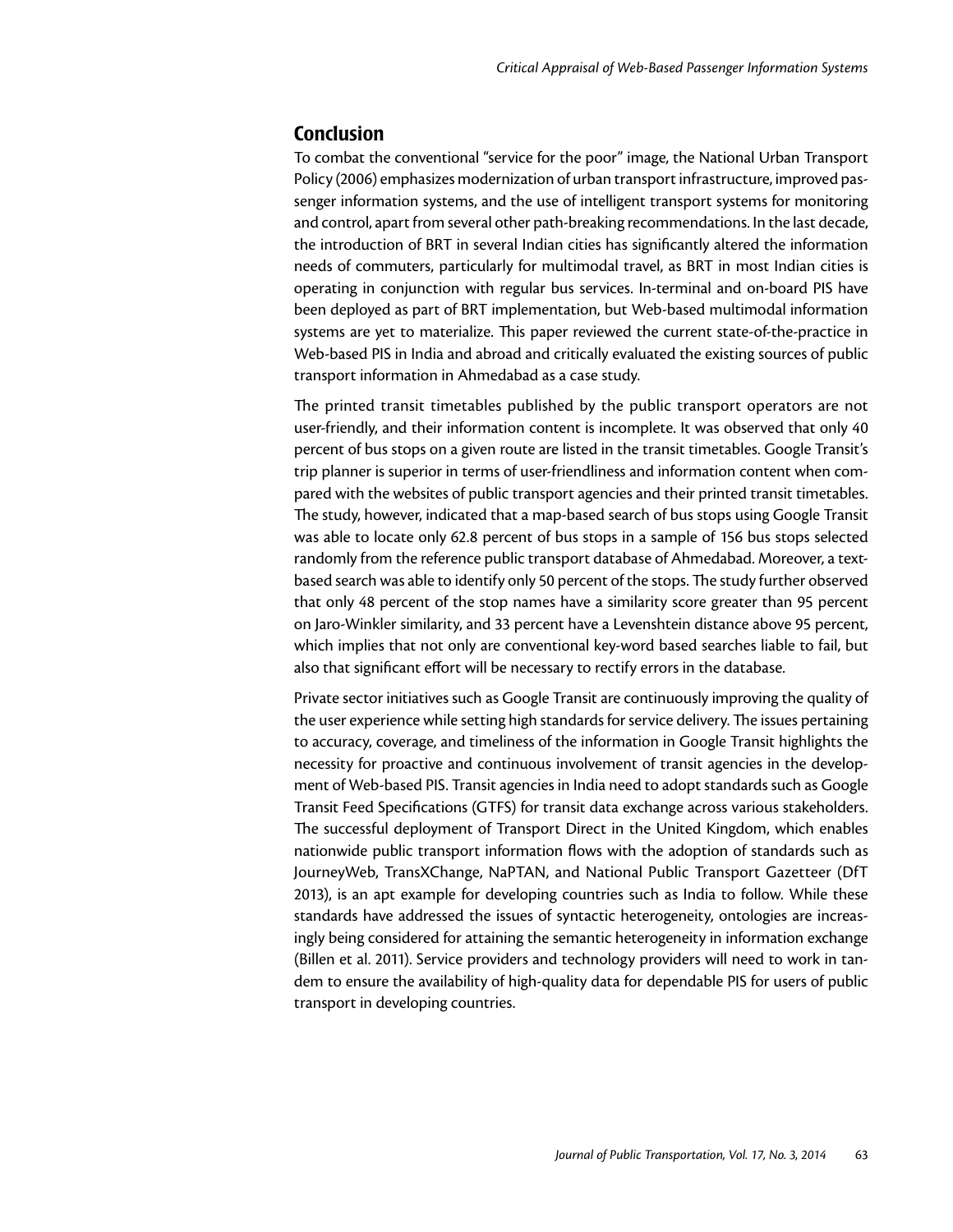# Acknowledgments

The authors would like to thank Mr. A. S. Kiran Kumar, Director, Space Applications Centre, for the organizational support during the course of this study. We would also like to express our sincere gratitude to Dr. J. S. Parihar, Dr. Ajai, Dr. A. S. Rajawat, Mr. Saji Abraham, and Mr. Nilesh Desai for their valuable feedback.

# References

- Ahmedabad Municipal Corporation (AMC). 2013. [http://www.ahmedabadbrts.com/](http://www.ahmedabadbrts.com), accessed January 2013.
- Ahmedabad Municipal Transport Service (AMTS). 2013. [http://www.amts.co.in/](http://www.amts.co.in), accessed January 2013.
- Bae, S. 1995. An Advanced Public Transportation Systems application: Feasibility study of bus passenger information systems operational test in the town of Blacksburg. *Proc. Vehicle Navigation and Information Systems Conference*. In conjunction with the Pacific Rim TransTech Conference. 6th International VNIS. A Ride into the Future, Jul 30–Aug 2, 1995: 408-413.
- Balaji, D., S. Suresh, and P. Ganesh, P. 2003. Public transport information system for Chennai city using GIS—A pilot project. *Proc. Map India 2003 Conference*, New Delhi.
- BayernInfo. 2013. [http://www.bayerninfo.de/en,](http://www.bayerninfo.de/en) accessed January 2013.
- Billen, R., J. Nogueras-Iso, F. J. López-Pellicer, and L. M. Vilches-Blázquez. 2011. Ontologies in the geographic information sector. In Falquet, G., C. Métral, J. Teller, and C. Tweed (eds.), *Ontologies in Urban Development Projects*. Springer, London.
- Cain, A. 2007. Are printed transit materials a barrier to transit use? *Journal of Public Transportation* 10(2): 33-52.
- Casey, R. F. 1999. Advanced Public Transportation Systems: The state of the art Update 1999, Final report to the U.S. Department of Transportation, Federal Transit Administration. Report No. DOT-VNTSC-FTA-99-1, John A. Volpe National Transportation Systems Center, Cambridge, MA.
- Casey, R. F. et al. 2000. Advanced Public Transportation Systems: The State of the Art Update 2000, Final Report to the U.S. Department of Transportation, Federal Transit Administration. Report No. DOT-VNTSC-FTA-99-5, John A. Volpe National Transportation Systems Center, Cambridge, MA.
- Caulfield, B., and M. M. O'Mahony. 2007. An examination of the public transport information requirements of users. *IEEE Transactions on Intelligent Transportation Systems*  8(1): 21-30.
- Cheng, Y.-H. 2011. Evaluating website service quality in public transport: Evidence from Taiwan High Speed Rail. *Transportation Research Part C* 19: 957-974.
- Cherry, C., M. Hickman, and A. Garg. 2006. Design of a map-based transit itinerary planner. *Journal of Public Transportation* 9(2): 45-68.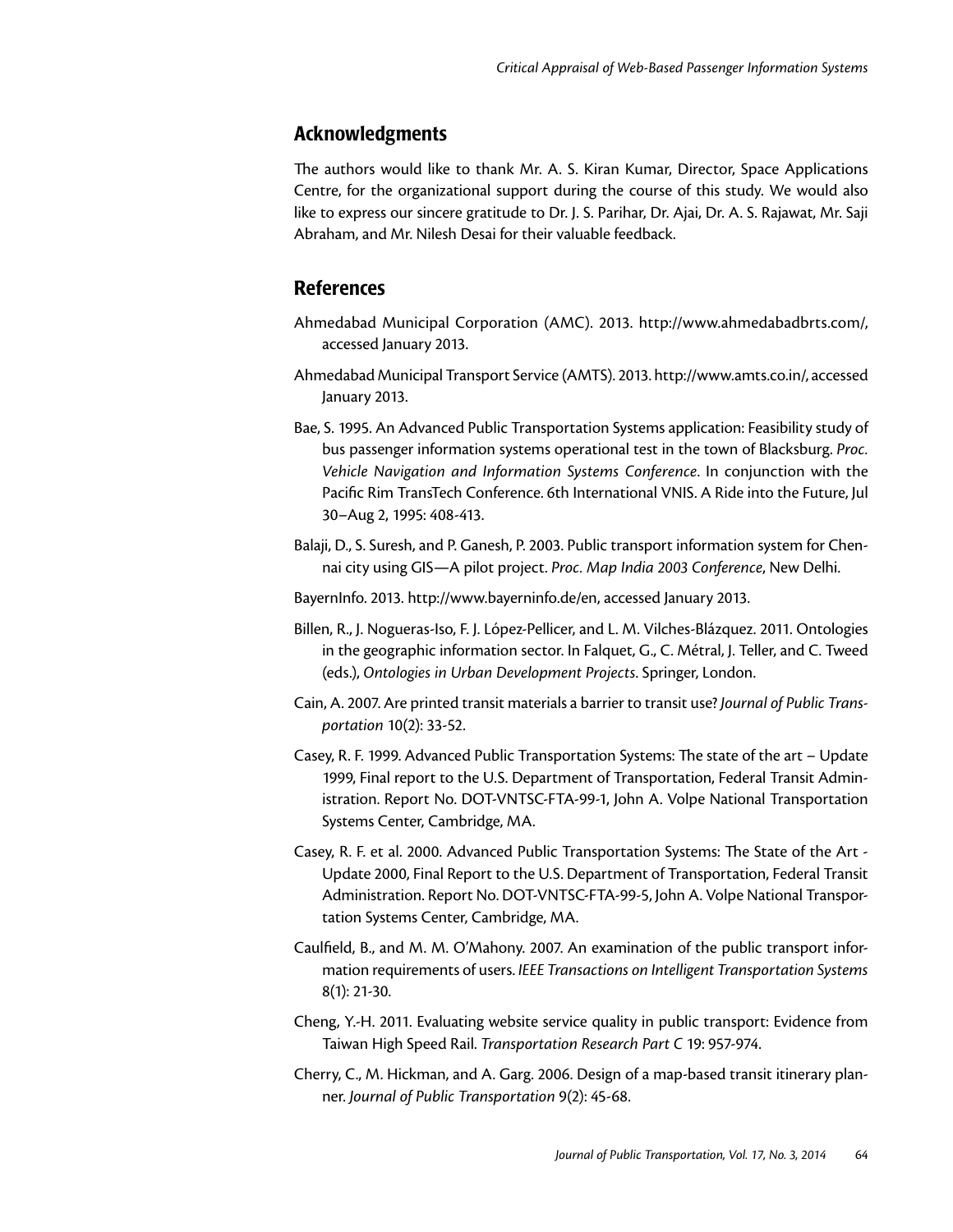- Department for Transport (DfT). 2013. <http://www.dft.gov.uk/public>-transportdatastandards/, accessed November 2013.
- DIMTS. 2010. <http://www.dimts.in/passengerinfo.html>, accessed January 2010.
- Eriksson, L., M. Friman, and A.-C. Norman. 2007. Electronic service quality: Public transport information on the Internet. *Journal of Public Transportation* 10(3): 35-46.
- Farag, S., and G. Lyons. 2012. To use or not to use? An empirical study of pre-trip public transport information for business and leisure trips and comparison with car travel. *Transport Policy* 20: 82-92.
- Google Maps. 2013. [http://maps.google.co.in/maps,](http://maps.google.co.in/maps) accessed January 2013.
- Google Maps–Transit. 2013. [http://www.google.co.in/intl/en/landing/transit/](http://www.google.co.in/intl/en/landing/transit)#dmy, accessed January 2013.
- Grotenhuis, J.-W., B. W. Wiegmans, and P. Rietveld. 2007. The desired quality of integrated multimodal travel information in public transport: Customer needs for time and effort savings. *Transport Policy* 14: 27-38.
- Hiinnikainen, M., A. Laitinen, T. Hiimalainen, I. Kaisto, and K. Leskinen. 2001. Architecture of a passenger information system for public transport services. *Proc. 54th Vehicular Technology Conference, IEEE VTS* 2: 698-702.
- Iles, R. 2005. *Public Transport in Developing Countries*. Elsevier Ltd., The Netherlands.
- India Bus Route Mapping Project. 2013. [http://busroutes.in/](http://busroutes.in), accessed January 2013.
- Infopolis 2 Consortium. 1998. Review of current passenger information systems. Commission of the European Communities – DG XIII.
- Jung, S. W., K. H. Sung, T. W. Park, and H. C. Kwon. 2001. Intelligent integration of information on the Internet for travelers on demand. *Proc. ISIE 2001, IEEE International Symposium on Industrial Electronics* 1: 338-342.
- Kasturia, S., and A. Verma. 2010. A multi-objective transit passenger information system design using GIS. *ASCE Journal of Urban Planning and Development* 136(1): 34-41.
- King County. 2013. [http://tripplanner.kingcounty.gov/](http://tripplanner.kingcounty.gov), accessed January 2013.
- MacDonald, M. et al. 2006. *Intelligent Transport Systems in Europe—Opportunities for Future Research*. World Scientific Publishing Co. Pvt. Ltd., Singapore.
- Maher, A. 2008. Transport direct—Accessibility information, journey planning and its challenges. *Proc. European Transport Conference*, Association for European Transport, Netherlands, October 6–8, 2008.
- MapUnity. 2010. [http://www.btis.in/bus/](http://www.btis.in/bus), accessed January 2010.
- Metropolitan Transportation Commission. 2013. [http://tripplanner.transit.511.org/](http://tripplanner.transit.511.org), accessed January 2013.
- Ministry of Urban Development (MoUD). 2006. National Urban Transport Policy, Government of India, New Delhi.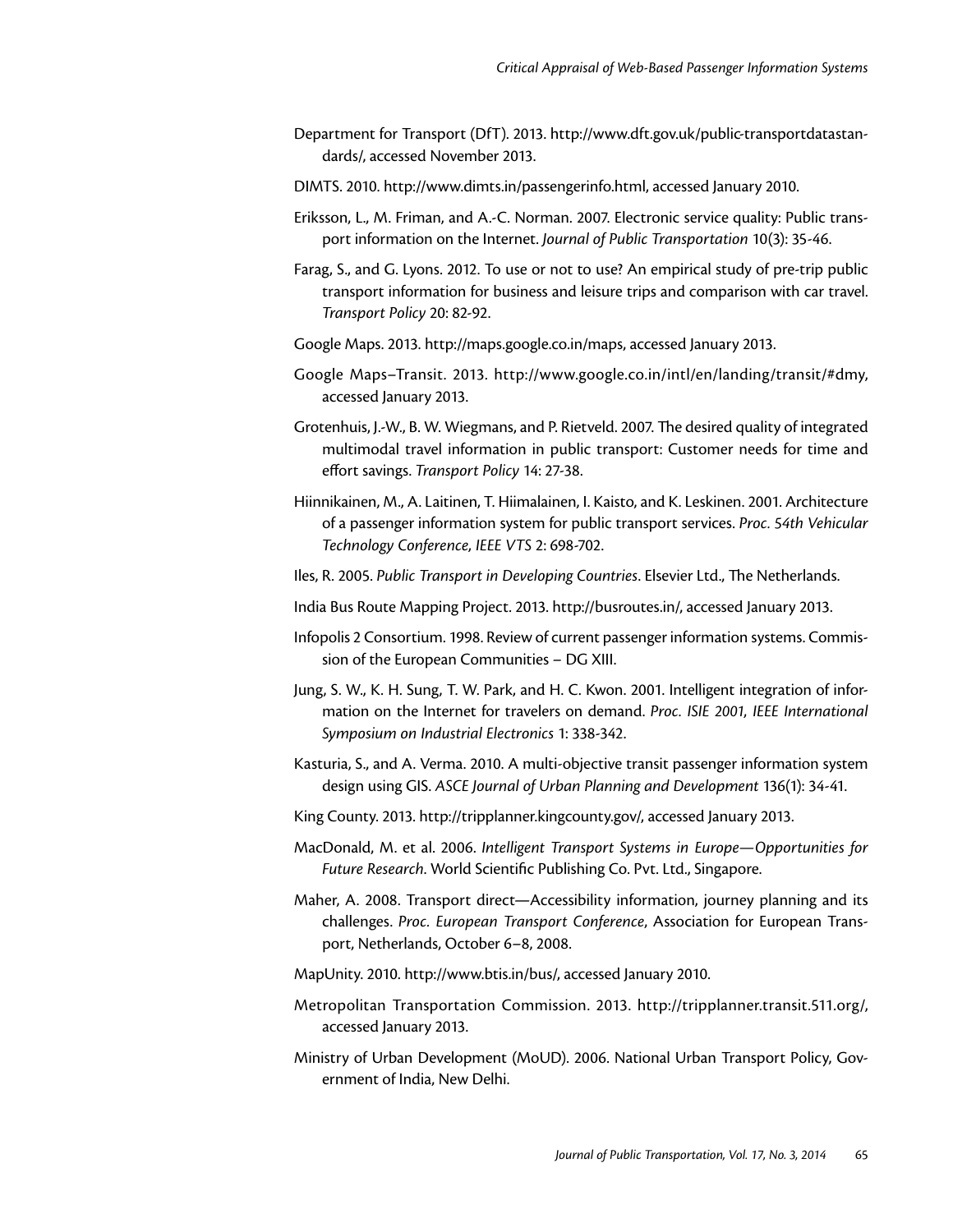- O' Flaherty, C. A. (ed.). 1997. *Transport Planning and Traffic Engineering*. Arnold, Great Britain.
- Peng, Z. R., and R. Huang, 2000. Design and development of interactive trip planning for Web-based transit information systems. *Transportation Research C: Emerging Technology* 8: 409-425.
- Peng, Z.-R., and E. Kim. 2008. A standard-based integration framework for distributed transit trip planning systems. *Journal of Intelligent Transportation Systems* 12(1): 13-28.
- Radin S., D. Jackson, D. Rosner, and S. Peirce. 2002. Trip planning state of the practice. Report No. FTA-TRI-11-02.6. Federal Highway Administration, Washington, DC.
- Reddy, D. 2002. Development of intelligent transport system in GIS environment. (M. Tech. dissertation), Indian Institute of Technology, Roorkee.
- San Francisco Bay Area Rapid Transit District. 2013. [http://www.bart.gov/](http://www.bart.gov), Accessed January, 2013.
- Singh, V. 2007. Methodology for advanced traveler information system for developing countries. (M. Tech. dissertation), Indian Institute of Technology, Roorkee.
- Tam, M. L., and W. H. K. Lam. 2005. Modeling the market penetration of personal public transport information system in Hong Kong. *Journal of Intelligent Transportation Systems* 9(2): 81-89.
- Transport Direct. 2013. <http://www.transportdirect.info>, accessed January 2013.
- Traveline Travel Services. 2010.<http://www.traveline.com>, accessed January 2010.
- Transportation Research Board (TRB). 2003a. TCRP Synthesis 48: Real-time bus arrival information systems: A synthesis of transit practice. Transit Cooperative Research Program, Federal Transit Administration, TRB, Washington, DC.
- TRB. 2003b. TCRP Report 92: Strategies for improved traveler information. TRB, Washington, DC.
- Wang, J., and T. Kampke. 2006. The fastest itinerary in time-dependent decentralized travel information systems. *Journal of Comb. Optim*. 12: 167-185.
- Watkins, K. E., B. Ferris, and G. S. Rutherford. 2010. Explore: An attraction search tool for transit trip planning. *Journal of Public Transportation* 13(4): 111-128.
- Yoganand, N. 2004. Multimodal Advanced Traveler Information System for Delhi Metro. (M. Tech. dissertation), Indian Institute of Technology, Roorkee.
- Zografos, K. G., and K. N. Androutsopoulos. 2008. Algorithms for itinerary planning in multimodal transportation networks. *IEEE Transactions on Intelligent Transportation Systems* 9(1): 175-182.
- Zografos, K. G., K. N. Androutsopoulos, and V. Spitadakis. 2009. Design and assessment of an online passenger information system for integrated multimodal trip planning. *IEEE Transactions on Intelligent Transportation Systems* 10(2): 311-323.